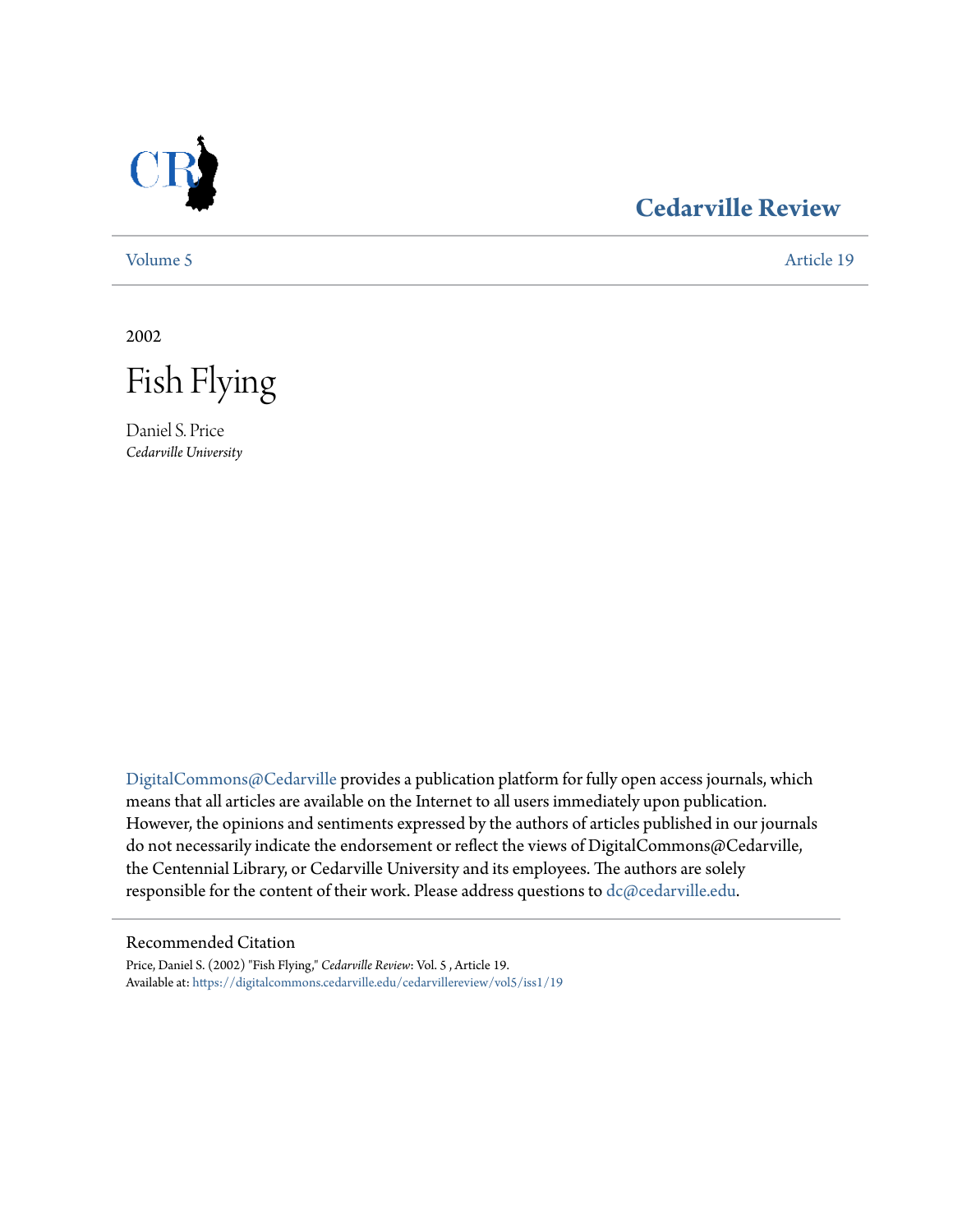# Fish Flying

Browse the contents of [this issue](https://digitalcommons.cedarville.edu/cedarvillereview/vol5/iss1) of *Cedarville Review*.

## **Keywords**

Poetry

### **Creative Commons License**  $\bigcirc$   $\circ$

This work is licensed under a [Creative Commons Attribution-Noncommercial-No Derivative Works 4.0](http://creativecommons.org/licenses/by-nc-nd/4.0/) [License.](http://creativecommons.org/licenses/by-nc-nd/4.0/)

### **About the Contributor (Optional)**

Daniel S. Price is a senior communications major and a Van Morrison junkie.

Follow this and additional works at: [https://digitalcommons.cedarville.edu/cedarvillereview](https://digitalcommons.cedarville.edu/cedarvillereview?utm_source=digitalcommons.cedarville.edu%2Fcedarvillereview%2Fvol5%2Fiss1%2F19&utm_medium=PDF&utm_campaign=PDFCoverPages)



Part of the [Poetry Commons](http://network.bepress.com/hgg/discipline/1153?utm_source=digitalcommons.cedarville.edu%2Fcedarvillereview%2Fvol5%2Fiss1%2F19&utm_medium=PDF&utm_campaign=PDFCoverPages)